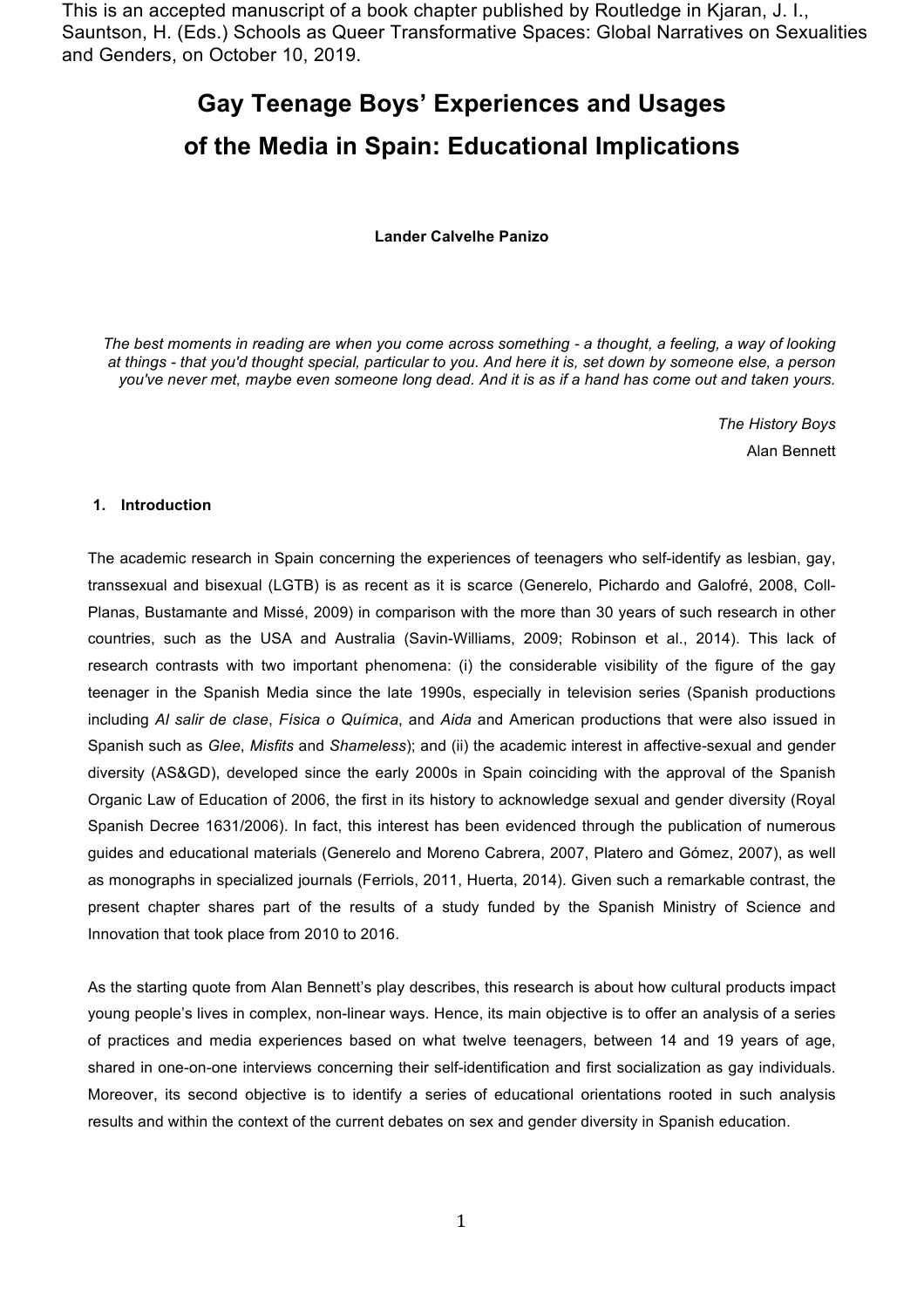Regarding the theoretical framework of this study, it is necessary to present several key concepts and their relationships among them. Following the work of Foucault (2008) and D'Emilio (1994), homosexuality and gay identities can be understood as historical phenomena resulting from the development of the so-called welfare society. According to Weeks (2003), gay identity is a necessary fiction and a product of the need to find comfort and community; at the same time, Butler (2010) links gay identity with the need to become intelligible subjects in societies that grant great power to gender, sex and sexuality issues. Moreover, all these concepts are regulated by the fear of embodying the abject, meaning to be the object of inter/ trans/homophobic injury (Coll-Planas, 2010). Hence, gender roles have become undeniably important in our societies, not only between men and women but also within intergroup relations, in this case among homosexual men and boys. From this perspective, a gay identity can be understood as a cultural identity (Hall, 2005) and, therefore, subject to constant negotiation and learning processes. For example, Troiden's work (1989) provides evidence that before self-identifying as gay, individuals must be aware of the existence of such an identity and its main characteristics to evaluate whether they resemble the identity more than they differ from it. Moreover, these individuals must know that there are others who, previously and/or contemporaneously, embody that gay identity themselves. Accordingly, Troiden presented a model of the process of learning an identity through different stages and concepts, of which we would like to highlight the following: (i) the phases of *"confusion"* and *"acceptance"*, which represent the turning points of such a learning process; and (ii) the concept of *"disembodied affiliation"*, which is the affiliation to homosexuality without having met someone openly gay in person, in this case, due to the environments that surround us, the media and the Internet.

# **2. Methodology**

 

This chapter is part of a qualitative study that aims to account for a phenomenon and, at the same time, interpret it based on what its protagonists have said about it (Denzin and Lincoln, 2000). Consequently, twelve semi-structured, one-on-one interviews were conducted following a thematic script of open questions (Heath et al., 2009) with boys between 14 and 19 years old who self-identified as gay at the time. Several international research projects on LGTB youth have reflected and demonstrated the importance of selection, organization and communication with participants, especially underlining the difficulties of accessing them (Savin-Williams, 2009, Generelo, Pichardo and Galofré, 2008). Thus, the present project also attended to such aspects, so much so that the development of the participant sample involved two years of work in both off-line places, including local youth centres, associative venues and high schools, and on-line, through the creation of a blog for the study and an account in the popular social network at the time, Tuenti<sup>1</sup>. During the 2011-2012 academic year, the on-line profile generated more than 300 connections, and through it, approximately 30 young people received invitations to participate in the research, although only one of them ultimately accepted it. It was through this first collaborator that a snowball effect began, and the rest of the participants decided to enrol. Hence, the research sample was difficult to form due to the participants' minority characteristics, but fortunately enough, twelve adolescents with different trajectories participated in the research, yielding a concentrated diverse representation: all of the participants attended different kinds of

 $1$  According to the Spanish National Observatory of Telecommunications, Tuenti was the most used social network by teenagers in 2011. Indeed, 69% of people between 11 and 20 years old had a profile on Tuenti (Ureña, 2011: 106).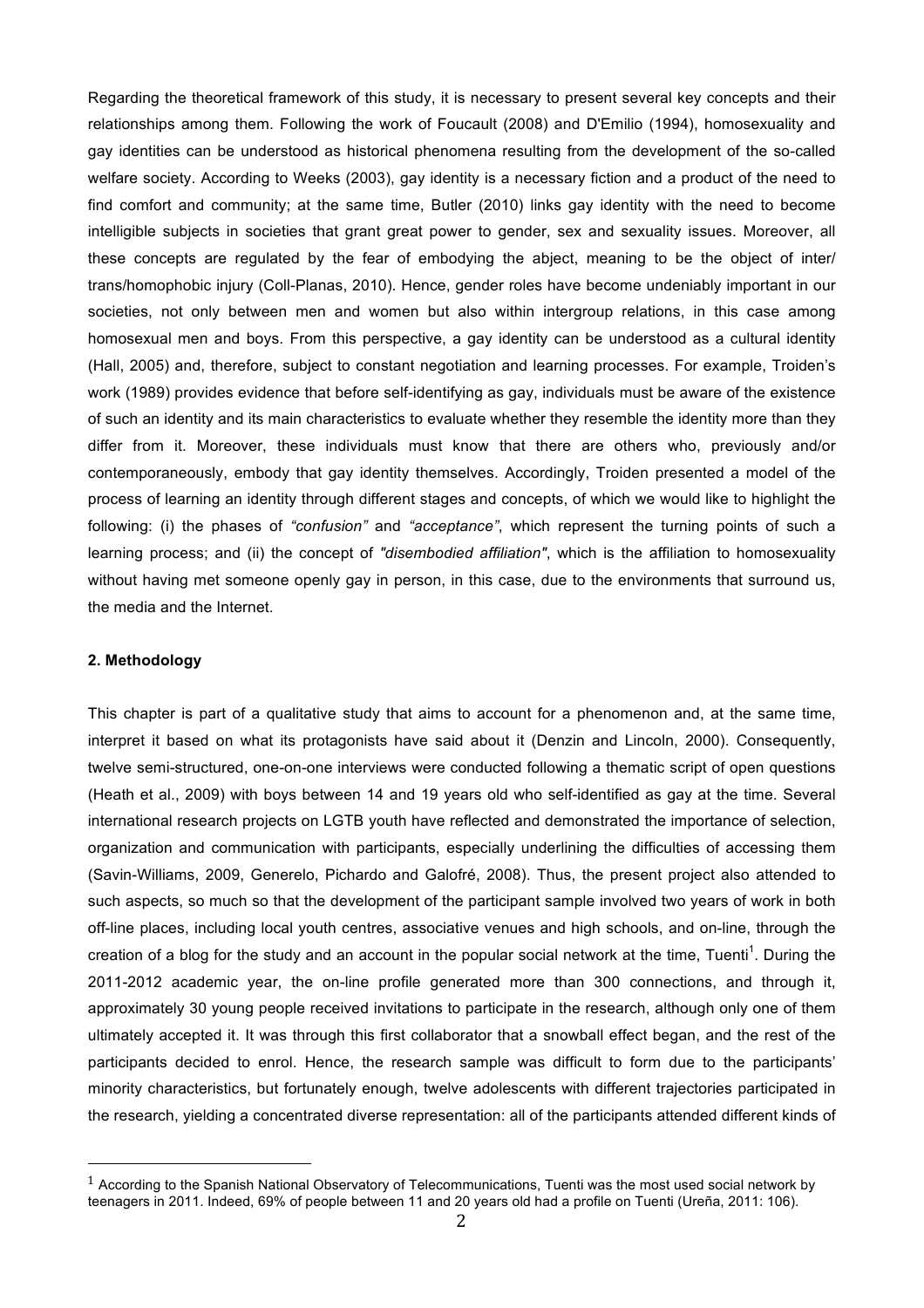schools (public, private, Catholic and non-Catholic) and were from different metropolitan areas and kinds of households (one teenager from Central America, one from Eastern Europe, one from a large family, and two from single-parent families).

The interviews were conducted in 2013, with an average duration of one hour and 30 minutes each. Following the reflections of Martino and Pallotta-Chiarolli (2003) on the importance of localization, the participants were asked to choose a place to their liking and their most convenience time of day, taking into account the estimated duration. They were also informed that the meeting setting should not be too noisy since the conversation was going to be recorded; the participants were assured that no one except the person responsible for the research would have access to the audio recordings. The majority of the participants did not suggest a place, so they were invited to visit the university campus, which they accepted. At the beginning of each meeting, they were asked if they wanted to know more about the research and the person behind it; they were also reminded of the confidentiality of the research and the possibility of using pseudonyms but that the data on the participants' ages, countries of origin and cities of residence would be maintained.

It is necessary to add that interviewing is a method with a long tradition in research on personal experiences and processes of meaning (Anderson and Jack, 1991, Kvale, 2007). As Kvale notes, interviews are events in which the person interviewed and the researcher collaborate in mutual understanding, and therefore, there is a common willingness to listen and share. In this sense, it is also necessary to indicate that the present research took equal parts from (i) the field of narrative research (Clandinin and Connelly, 2000) to highlight the value of anecdotes and stories as elements that bring us closer to lived experiences (Van Manen, 2003) and (ii) the tradition of thematic analysis and its organizational quality for studying content (Braun and Clarke, 2006, Ryan and Bernard, 2000). Hence, after the detailed transcription of the interviews and their validation by each collaborator, the work continued by screening all the material in search of extracts that could be grouped up under different headings and sub-headings. Those groups were outlined during an intense process guided by the research questions and informed by the theoretical framework of the project. As explained by Wetherell and Potter (1996), the first step was to select a manageable subgroup of data among the hundreds of pages, followed by repeated readings in search of increasingly specific patterns and recurring organizations.

It is of upmost importance to end this section by emphasizing that the final goal of this research was, and still is, to learn from the experiences of the young people interviewed with respect and honesty. Similar to Coll-Planas, Bustamante and Missé (2009), we understand and care about the discomfort felt and shared by its collaborators but do not see them, nor aim to depict them, as victims. Likewise, following Heath et al. (2009), in this research, teens' resiliencies and successes are gladly acknowledged, but it is not intended to exaggerate them as imposing superheroes.

#### **3. Results: Mixed Gay Media Affiliations and Paradoxical Internet Practices**

In a first approach to the interviews, it was evident that most of the collaborators learned about homosexuality through words and expressions intended to insult, cause harm and/or make fun. The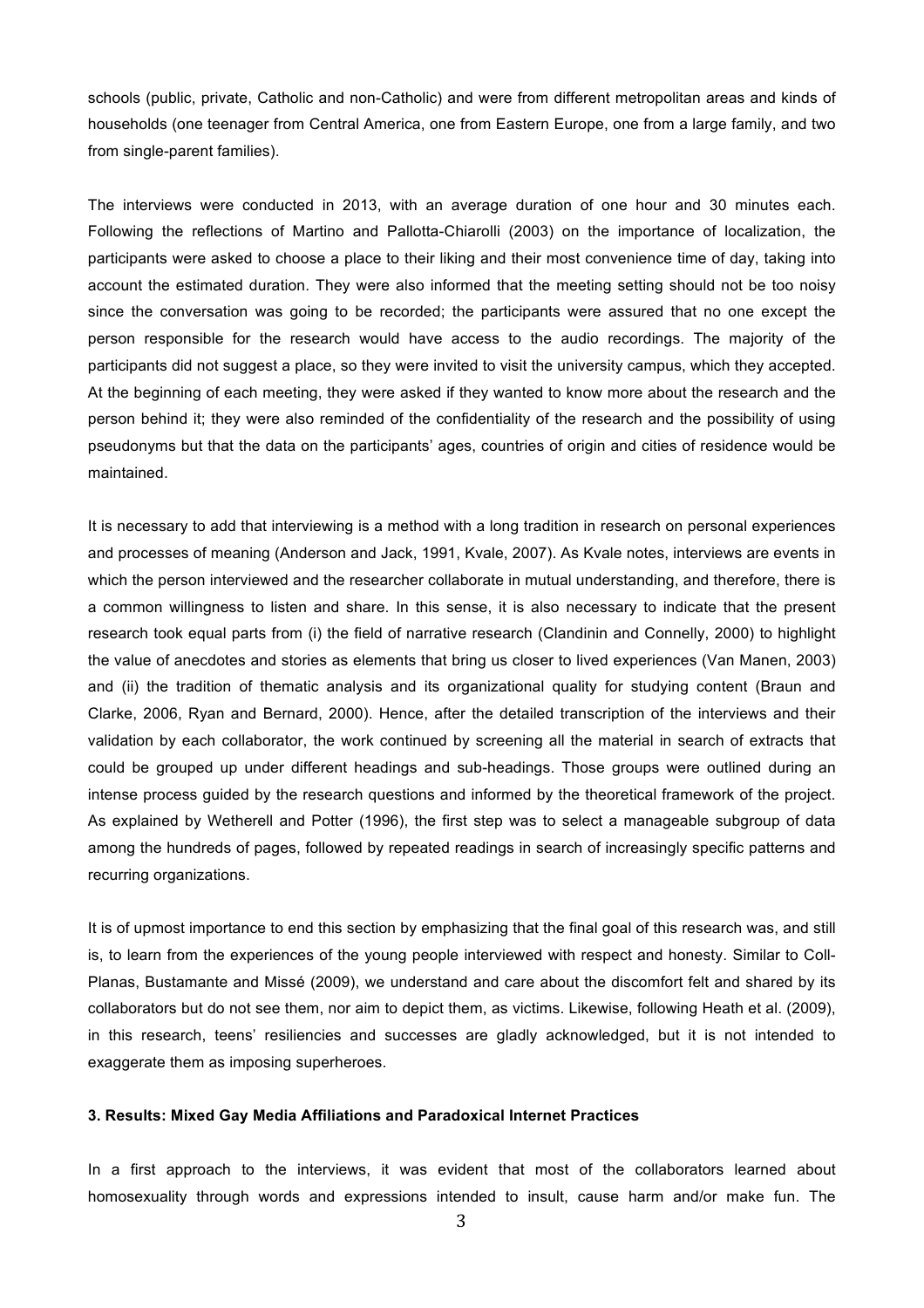teenagers recalled hearing those words and expressions during their childhoods, often in school settings, which were sometimes addressed at them. Even though those insults were not directly and totally related to homosexuality as a factual sexual orientation, but were rather mostly related to gender issues, the existence of homosexuality was implied*.* As Eribon (2000) reflected, for generations, the first suggestions that there was something called homosexuality were strongly connected with attempts at injury with the idea of injury..

Therefore, despite the participants' differences, all of them described a similar journey: from a confusing, negative and laughable idea of what homosexuality was to becoming able to self-identify as gay by understanding that it was a real possibility within their near and wider communities. However, the remarkable element here can also be that, at the beginning of those journeys, the majority of the teenagers, 11 of the 12, were aware of the existence of openly gay men and boys only on TV and the Internet. In fact, according to several studies, young people learn what it means to be gay in contexts such as school (Epstein and Johnson, 2000, Renold, 2005); more recently, the Internet (Laukkanen, 2007, Alexander and Losh, 2010, de Abreu, 2017); and the media (Riggle, Ellis and Crawford, 1996, Bond-Raacke et al., 2007, Gomillion and Giuliano, 2011). As mentioned before, in 1989, Troiden had already coined the term *"disembodied affiliation"* to describe how often people self-identify as gay without knowing their gay peers in person. Hence, in the context and aims of this study, the term must be updated to reflect the broad *"gay media affiliations"* described by the young collaborators.

## **3.1. Direct and Positive Gay Media Affiliations: not as many as expected**

Some of the teenagers, but not as many as expected, expressed how pleased they were to see openly gay young men on TV and what a positive impact these men made on them and their decisions to come out of the closet as gay:

- "*I was moved by the character himself. He was so open about it…"* Eneko (17 y.o.)
- *"I could see my future on the TV. I was obsessed with that show."* Alain (16 y.o.)

In both cases, the teenagers looked up to these characters because they saw courage and strength, which supported direct and positive affiliations with homosexuality. Notably, one of them had talked with his friends about a particular TV programme with an openly gay character before coming out to them. As he explained, he tested and evaluated his friends' views on homosexuality, as he was scared that they would not accept him. In this sense, many of the interviewed teenagers proved to be not just a passive audience of the media but able to use it in very sophisticated ways.

## **3.2. Rejections and Mixed Feelings towards Gay Media Representations: in the eyes of the beholders**

On the other hand, some teenagers strongly expressed how upset and painful it was for them to watch certain openly gay young men on TV while recognizing their affiliations to them:

- *"I felt ashamed someone could make a connection between him and myself."* Nico (17 y.o.)
- *"I didn't like those people. I asked myself… Who the f\*k is that…?"* Alex (19 y.o.)
- *"I didn't like it when I saw the Gay Parade, but I couldn't stop watching it"* Jesús (17 y.o.)

Butler made an important contribution to the understanding this kind of contradiction (2010). The author reflected on what she called *"the occupation of the injury"*, meaning that homosexuality, as a queer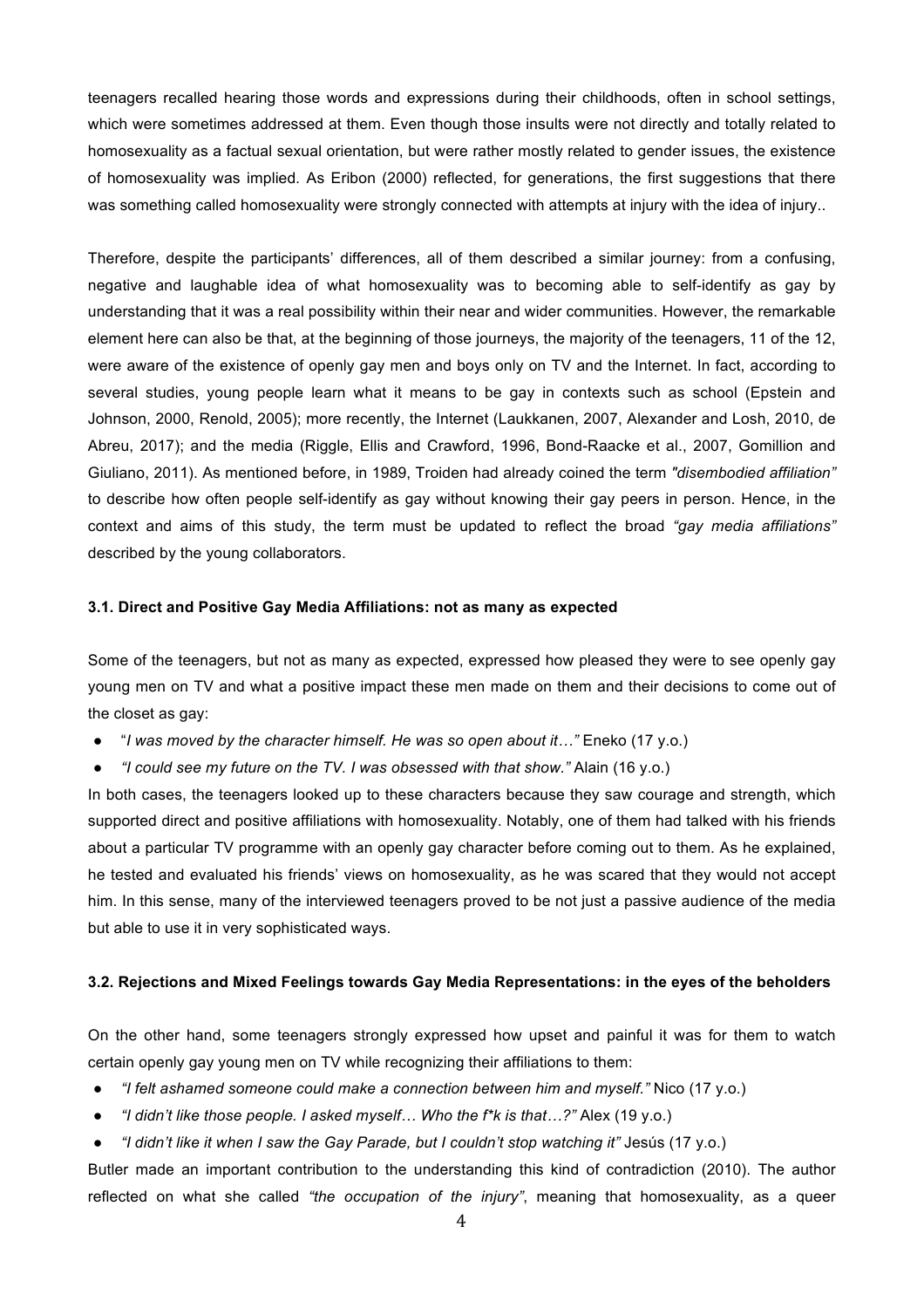phenomenon, contains both the potential of stigma as well as that of hope and possibility. Therefore, it can be understood that perceptions are based not only on the features of the TV characters but also on the audience's views – as in the English saying, *"Beauty is in the eye of the beholder"*. Returning to the interviewed teenagers, when they shared negative perceptions as those above, those views mostly depended on the following: (i) the age and degree of outness of the boys, as coming out is not a single event (Harry, 1993), and in general, the younger they were, the higher their rejection of gay and queer characters of any kind; (ii) what the teenagers had learned to reject within in their families and schools, which is both obvious and relevant. Indeed, for all 12 of the teenagers, context played a key factor in their media perceptions as well as in the perceptions of themselves. Not surprisingly, the teenagers did not tend to affiliate or want to be affiliated with those who were rejected by the people they economically depended on and saw on a daily basis, as they were scared of what could happen to them.

## **3.4. Cyber Gay Affiliations and Internet Paradoxical Practices**

To continue updating Troiden's concept of *"disembodied affiliation"*, when the Internet was involved, many of the interviewed teenagers described what can be called "cyber gay affiliations":

- *"I got in an Internet forum* […]*. People told their coming out stories there, that was my thing then. I was reading for days, and it was good. I saw I could make it too".* Mario (18 y.o.)
- *"I read what they wrote and looked at their pictures to see if they were real* […]. *I never talked with anybody, I didn't like it 'cause they talked about dirty stuff"* Eneko (17 y.o.)
- *"It seems too risky to me. If you are not sure that the profiles are real or that they are not going to make fun of you... If you trust them…, but I do not".* (Marco, 14 y. o.)

The participants in this project shared many meaningful experiences concerning the Internet that can be related to other research findings. A good example is the work of Szulc and Dhoest (2013), who provided more evidence on what Hillier et al. (1998) had previously found: the Internet offers a place for lesbian, gay and bisexual (LGB) individuals to learn and rehearse as they come to terms with their identities. Consequently, their research also concluded that the usage of the Internet in relation to these sexual issues increased significantly before and around participants' first coming-outs, including visiting LGB web pages and searching for LGB contacts, with the consumption of pornography also beginning at this time.

However, as expressed above, these cyber gay affiliations also inform us of what Barnhurst called *"the queer paradox of technology"* (2007), as the Internet could be seen as a platform for queer liberation as well as repression and danger, both on and off-line. The participants in this project surfed the Internet anonymously, carefully managing their Internet gay persona, while also carefully searching to learn about their peers, other gay teens, as they aimed to break what Kielwasser and Wolf (1992) called the *"pluralistic ignorance"*, or the ignorance that there are other gay teens out there.

#### **3.5. Entertainment Gay Affiliations through Diva Fandom**

Finally, the participants related other media experiences that may have not been as evidently relevant because they represent the minority, but those teenagers who shared them demonstrated a complex pattern of gay affiliation that must be addressed: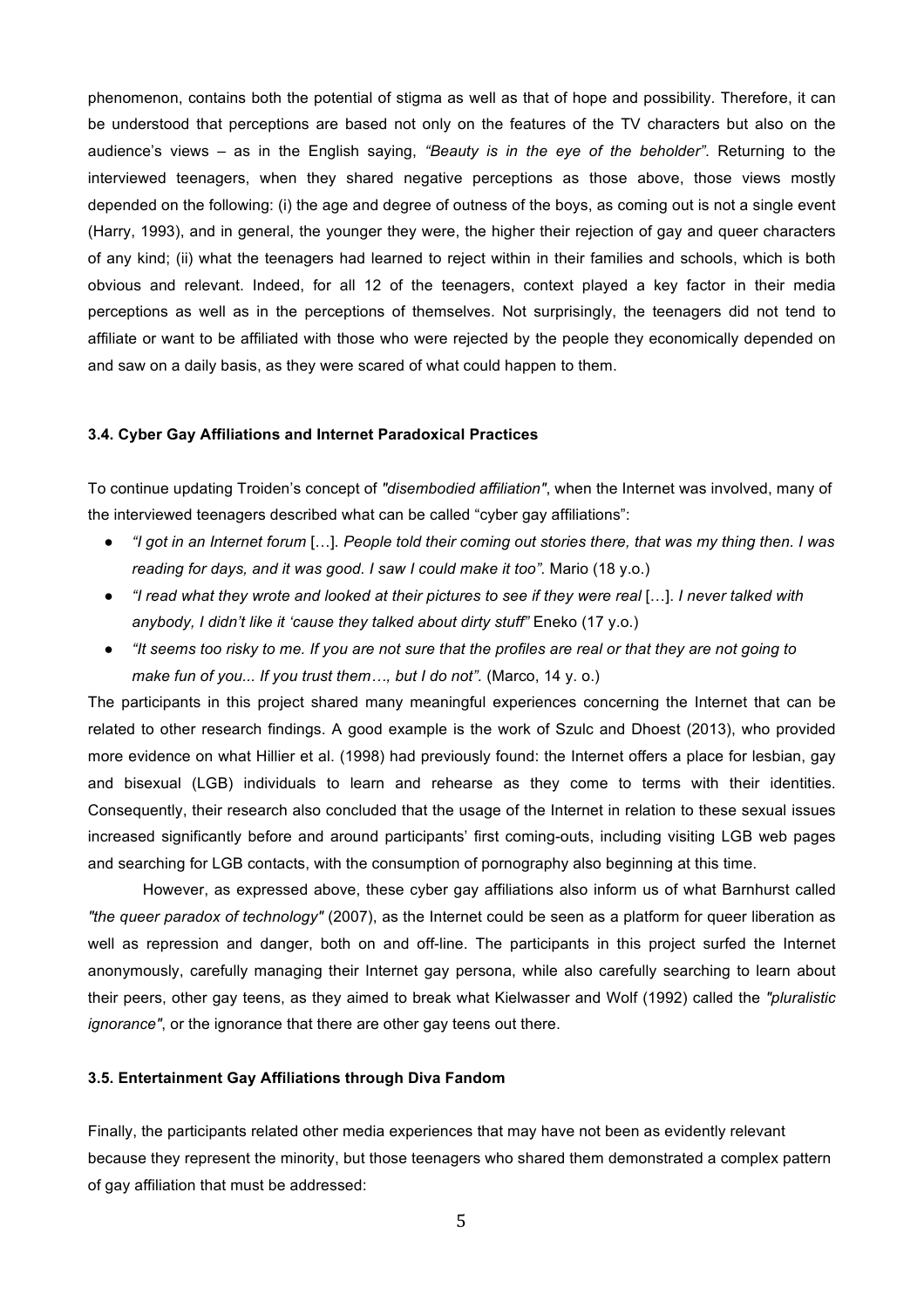- *"I watched Mamma Mia many, many times last summer because it was like being somewhere else, and I needed that…"* Eneko (17 y. o.)
- *"Looking at Beyoncé and other divas is like you want to feel like them… be like them in some way…"*  Tasio (17 y.o.)

Indeed, many authors have written about gay and queer cultures – for example, Dyer's work is an excellent reference (2005), although in these cases it is more appropriate to quote Lipton (2008) and his concept of *"queer reading practices",* such as reading between the lines, because (i) the interviewed teenagers were very young and had hardly socialized with other gay people and (ii) most of them lived in a middle-sized city where they could not get involved with the so-called gay culture. Therefore, their deep connection with some pieces of pop culture was completely unexpected in this project.

To understand this phenomenon, on the one hand, it is important to understand that it was in part related to the need to avoid reality. For example, one of the teenagers had been suffering bullying and felt very lonely the summer he became obsessed with the musical *Mamma Mía*. On the other hand, their identification with pop divas such as Beyonce was related to gender issues. In those cases, divas represented a femininity that the teenagers did not dare to show or perform, as many of them tended to "man up" at school to pass as straight due to their fears of being bullied.

# **4. Discussion and Conclusion: Orientations for Education**

Taking into account the results of the research, the question to be discussed from the educational field could be formulated as follows: "*If the ignorance of their peers and the fear of being treated abusively led the interviewed teenagers to find in the media and the Internet the affiliations they needed during their selfidentification and early socialization as gay individuals, how could teachers and schools help during these processes?"*

First, before forming an answer, it is worth mentioning that in Spain, in less than fifteen years, we have gone from the total absence of specific materials on affective-sexual and gender diversity (AS&GD) to having materials not only for the students at all educational levels but also for teachers and families (Platero, 2013: 185). Certainly, Spanish education has never shown so much interest in this kind of diversity and, therefore, educators have never had so many materials at hand to facilitate both the use of appropriate terminology and positive teaching experiences. Currently, we have numerous guides (Generelo and Moreno Cabrera, 2007, Platero y Gómez, 2007, STEILAS, 2015, Xente Gai Astur, 2002), compilations (Generelo and Pichardo, 2006, Simonis, 2005, Sánchez Sáinz, 2009, 2010) and monographic publications (Ferriols, 2011, Huerta, 2014) that offer multiple resources to address AS&GD, mainly trusting that its recognition and understanding of its history will lead to its social respect and dignity.

The fact that these materials aim to generate accessibility, clarity and synthesis should be seen as a positive development, but at the same time, we must insist that, in general terms, they raise questions about their perspectives and epistemological positioning, that is, about the foundation and characteristics of the knowledge they will spread. Hence, alternative voices have emerged from various critical perspectives promoting sophisticated forms of analysis on the concepts of sex, gender and education (Britzman, 2002,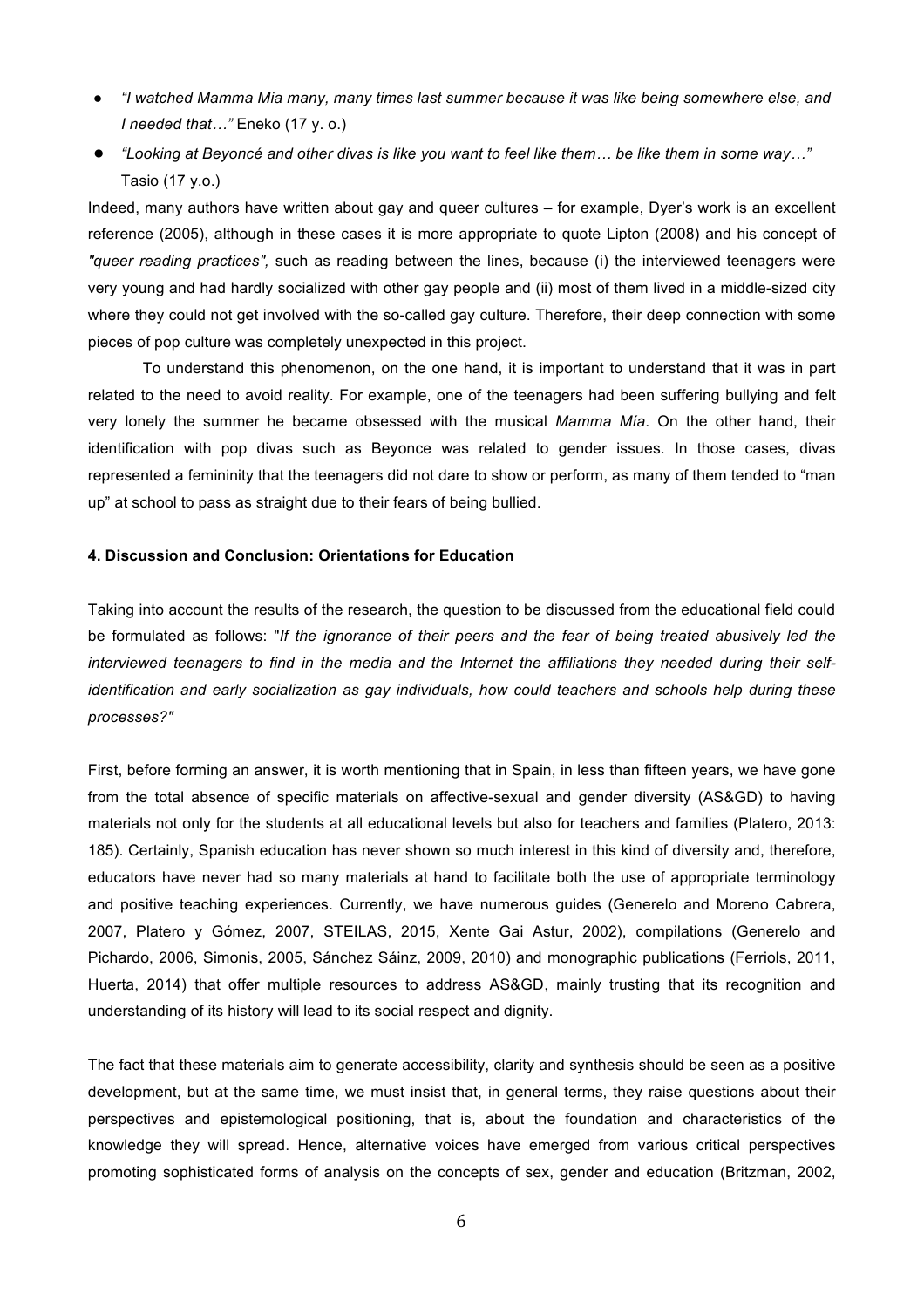Berná, Cascone and Platero, 2012, Planella and Pié, 2012), hoping that such analyses will result in a deconstruction of the old social patterns of prejudice and hatred.

Second, based on the results of this research, gay teenagers' needs for affiliation with their peers and their fears of being bullied present a different dimension for (i) learning about AS&GD through classifications of sexuality, sex and gender; (ii) studying historical and relevant LGBT individuals; and (iii) critically analysing these issues. Therefore, to complement the already available materials and proposals, we present three aspects that could indirectly help all teenagers, not only gay teenagers.

#### **• Encouraging the construction of an** *real life* **social network**

We invite teachers and schools to promote interaction among all students within the same educational institutions, creating secure spaces that mix learning and playing. Such an idea can be developed through projects where students of different ages, even from different schools, can collaborate and coexist. The aim is to promote a sort of a *real life* social network in which young people can get to know each other and create networks of learning, friendship and mutual assistance, disrupting feelings of isolation, ignorance and mistrust among peers of any diversity. For example, this type of experience has been widely developed in "learning communities" (Elboj, et al., 2005) due to their commitment to social transformation and dialogical learning beyond the classrooms and walls of schools.

#### **• Encouraging "living experiences" that are both individual and collective**

Returning to the testimonies of the teenagers that participated in this project, many negative recurrent thoughts were expressed, as well as attempts to manage and control their practices on the Internet (to not be discovered while searching for their peers). Hence, these accounts lead us to consider opportunities to encourage teachers to support experiences in which intellectual skills, such as analysis and the application of concepts, are irrelevant. For example, authors such as Stoll, Fink and Earl (2004) invite us to expand the Cartesian paradigm *"I think, therefore I am"* to *"learning to know, to do, to live together and to be".* Similar to Planella and Pié (2012), but without the intent to subvert, we also propose the encouragement of *"living experiences"* where a sense of being can grow both individually and as a community. As Greene wrote, "[I]n any defensible social vision, happiness is as important as clarity and consensus, or, as others have said, love is as important as logic. [...] Obviously, I am not saying that it is enough simply to dance and laugh. What I do say is that I think it is important to let the energy that allows a family contact with everything and everyone [...] [and thus] lay the foundations for coexistence within the community" (Greene, 2005: 102-103).

#### **• Using the arts in favour of the emancipation of all students**

There are several studies that have connected artistic practices with the development of resilience among LGBT youth (Boyd Acuff, 2011, Shelton, 2008), but the fact that they focused only on LGBT youth limited their scope. Meanwhile, projects such as *Respira* (Varanda, 2012) and *Five Days to Dance* (Andreu and Moles, 2014) were carried out in formal education contexts with heterogeneous groups and thus connect better with the previous Greene's quote. This is also illustrated by the testimony of one of the teachers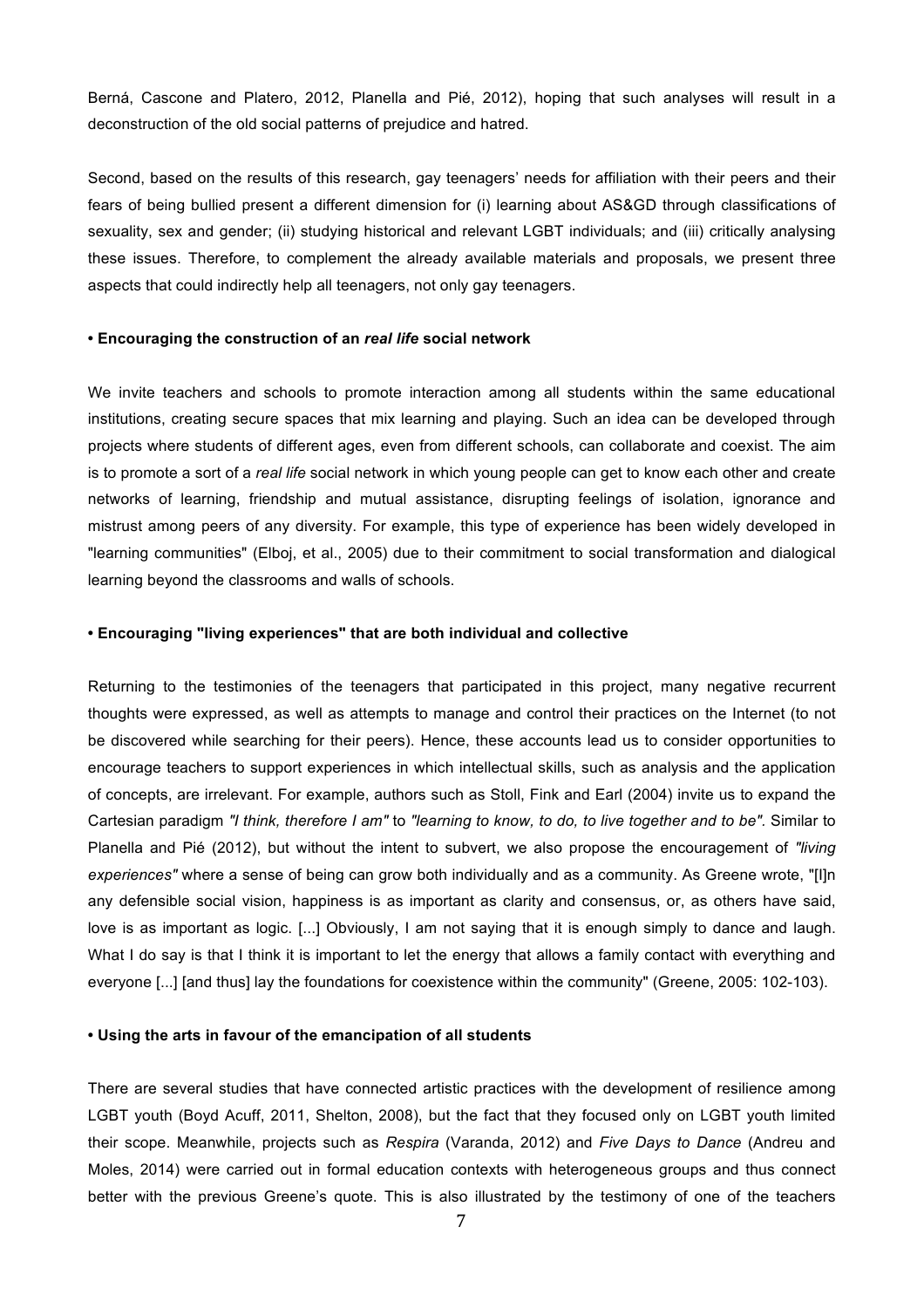participating in the award-winning project *Five Days to Dance*: *"I was very excited to see two students together who really are like water and oil. They usually are in the same classroom (sic) and do not interact at all, and to see them having to team up, holding hands to hold another student who was falling back, I found it beautiful. [In fact] I trust that [with] this project, for once they are able to relax and let go and enjoy school a little bit, because there has been a lot of tension [in the classroom]. [...] I think it's an opportunity, not only for those who have suffered the laughter of classmates, but even for those who have not behaved well. [...] It has been difficult for all of them [to leave] those roles they had taken, and now that they have expressed themselves, and shared, and see that we are equal, different but equal. [...] I hope that this project is a start point to work towards other things that are not only mind-related"* (Andreu and Moles, 2014).

Therefore, this chapter ends with the same hope. As education professionals, we have a great opportunity to work in holistic ways, helping to smooth rough edged and to dilute the fears and mistrust that limit many young people, not just those who self-identify as gay.

## **Supports**

The research was sponsored by the Spanish Ministries of Science and Innovation as part of the research project "Young people as visual culture producers: competencies and artistic knowledge in secondary education", under reference number EDU2009-13713, granted in 2010.

#### **References**

- Alexander, J., y Losh, E. (2010). "A youtube of one's own?" "Coming out" Videos as rhetorical action. En Pullen, C. y Cooper, M. (Eds.). *LGBT Identity and On-line New Media* (pp. 23-36). NY/London: Routledge. (https://bit.ly/2LiC0ZD) (26/05/2018)
- Anderson, K. y Jack, D.C. (1991.) Learning to listen: Interview techniques and analyses. In: Gluck SB and Patai D (eds) Women's Words: The Feminist Practice of Oral History. New York: Routledge, 11–25.
- Andreu, J. y Moles, R. (Dirs/Prods.) (2014). *Five Days to Dance*. España/Alemania: SUICAfilm & REC grabateka estudioa.
- Barnhurst, K. G. (2007). Visibility as paradox: Representation and silmultaneous contrast. En Barnhurst, K. G. (Ed.). *Media/Queered. Visibility and its Discontets* (pp. 1-22). NY: Peter Lang.

Bennet, A. (2017). *The History Boys*. London: Faber & Faber.

- Berná, D.; Cascone, M., y Platero, R. (L.) (2012). ¿Qué puede aportar una mirada queer a la educación? Un estado de la cuestión sobre los estudios sobre la LGTBfobia y educación en el Estado español. *The Scientifc journal of Humanistic Studies* 6 (4). (https://bit.ly/2mzMbKm) (09-06-2015)
- Bond-Raacke, J*.;* Cady, E.; Schlegel, R.; Harris, R., y Firebaugh, L. (2007). Remembering gay/lesbian media characters: Can Ellen and Will improve attitudes toward homosexuals?. *Journal of Homosexuality*, *53*  (3), 19-34.
- Boyd Acuff, J. (2011). Looking through the kaleidoscope: prims of self and LGTBQ youth identity. *Visual Culture & Gender, 6* (https://bit.ly/2LC2e8u) (19-03-2013).
- Butler, J. (2010)[1997]. Mecanismos Psíquicos del Poder. Teorías sobre la sujeción. Madrid: Cátedra.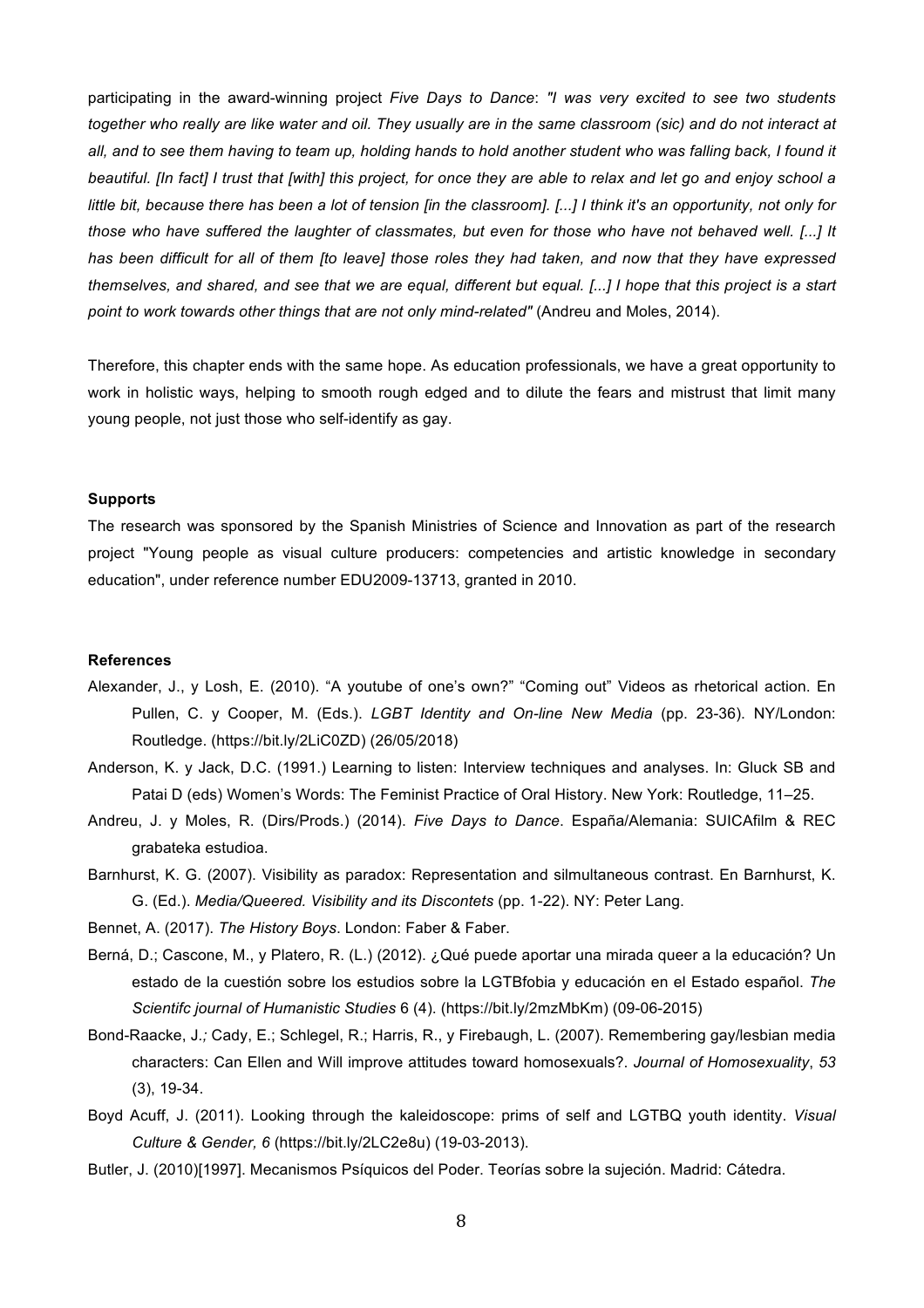- Braun, V., y Clarke, V. (2006). "Using Thematic Analysis in Psychology." Qualitative Research in Psychology 3 (2): 77–101.
- Britzman, D. (2002) [1998]. La pedagogía transgresora y sus extrañas técnicas. En Mérida Jiménez, R. (Ed.). (2002). *Sexualidades Transgresoras. Una antología de estudios queer* (pp. 197-229). Barcelona: Icaria.
- Clandinin, D. J. y Connelly, F. M. (2000). Composing research texts. En Clandinin, D. J. y Connelly, F. M. (Eds.). *Narrative Inquiry. Experience and Story in Qualitative Research* (pp. 139-168). San Francisco: Jossey-Bass Publishers.
- Coll-Planas, G. (2010). La voluntad y el deseo. La construcción social del género y la sexualidad: el caso de lesbianas, gays y trans. Barcelona/Madrid: Editoral Egales.
- Coll-Planas, G.; Bustamante, G., y Missé, M. (2009). *Transitant per les fronteres del del gènere. Estratègies, trajectories i aportacions de joves trans, lesbianes i gais*. Barcelona: Generalitat de Catalunya, Departament d'Acció Social i Ciudadania. Secretaria de Joventut (https://bit.ly/2O9MmbK) (26-05- 2018)
- De Abreu, C. (2017). Géneros y sexualidades no heteronormativas en las redes sociales: Sexualidades desobedientes en internet. Publicia.
- D'Emilio, J. (1994)[1983]. 'Capitalism and Gay Identity'. En Abelove, H. et al. (eds.). The Lesbian and Gay Studies Reader. USA: Routledge, pp. 22-26.
- Elboj, C., Puigdellívol, I., Soler, M. y Valls, R. (2002). *Comunidades de Aprendizaje. Transformar la educación*. Barcelona: Graó
- Eribon, D. (2000). *Identidades. Reflexiones sobre la cuestión gay*. Barcelona: Edicions Bellaterra.
- Denzin, N. K.. y Lincoln, Y. S. (Eds.) (1999). *Handbook of qualitative research*. London: Sage.
- DYER, R. (2005)[2002). *The cultures of queers*. NY/London: Routledge.
- Epstein, D. y R. Johnson (2000)[1998]. Sexualidades e institución escolar. Madrid/A Coruña: Ediciones Morata/Fundación Paideia Galiza.
- Ferriols, M. J. (Ed.) (2011). La diversidad afectivo-sexual [Monográfico]. *Cuadernos de pedagogía*, *414*.
- Foucault, M. (2008)[1976]. Historia de la sexualidad I. La voluntad de saber. Madrid: Siglo: XXI.
- Generelo, J. y Moreno Cabrera, O. (2007). Diferentes formas de amar. Guía para educar en la diversidad afectivo-sexual. Madrid: Federación Regional de Enseñanza de Madrid de CCOO.
- Generelo, J. y Pichardo, J. I. (coord.) (2006). Homofobia en el sistema educativo. Madrid: COGAM.
- Generelo, J., Pichardo, J. I., y Galofré, G. (Eds.) (2008). *Adolescencia y sexualidades minoritarias. Voces desde la exclusión*. Alcalá la Real: Ed. Alcalá.
- Gomillion, S., y Giuliano, T. (2011). The influence of media role models on gay, lesbian, and bisexual identity. *Journal of Homosexuality, 58* (3), 330-354. DOI: 10.1080/00918369.2011.546729. (https://bit.ly/2NFAMEu) (30/06/2015).
- Greene, M. (2005). *Liberar la imaginación. Ensayos sobre educación, arte y cambio social*. Barcelona: Editorial Graó.
- Hall, S. (2005)[1996). 'Who needs 'identity'?'. En Hall, S. y P. Du Gay (eds.). Questions of Cultural Identity. UK: Sage Publications, Inc., pp. 1-17.
- Harry, J. (1993). Being out: A general model. *Journal of Homosexuality, 26* (1), 25–37.
- Heath, S., Brooks, R., Cleaver, E., y Ireland, E. (2009). *Researching young people's lives*. GB: SAGE Publications Ltd.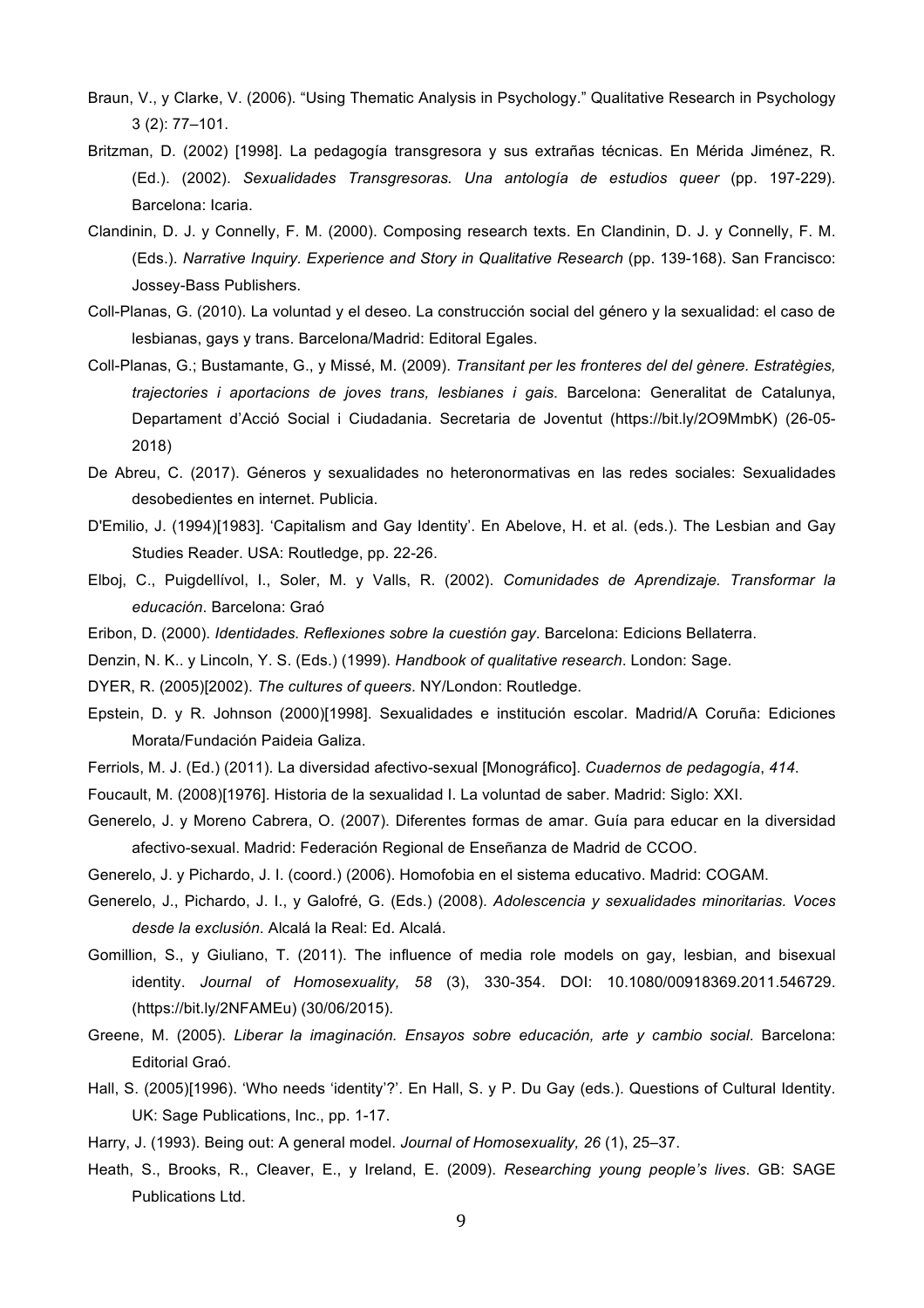Hillier, L.; Dempsey, D.; Harrison, L.; Beale; L.; Matthews, L., y Rosenthal, D. (1998). *Writing themselves in: A national report on the sexuality, health and well-being of same-sex attracted young people*. Carlton: National Centre in HIV Social Research, La Trobe University (https://bit.ly/2uJwsNg) (30-06-2015)

Huarte, R. (Ed.) (2014). Arte y diversidad sexual [Tema del mes]. *Cuadernos de pedagogía*, *449*.

Kielwasser, A. P., y Wolf, M. A. (1992). Mainstrean televisión, adolescent homosexuality and significant silence. *Critical Studies of Mass Communication*, *9,* 350-373.

Kvale, S. (2007). Doing Interviews. London: SAGE Publications.

Laukkanen, M. (2007). 'Young Queer Online: the limits and possibilities of Non-heterosexual selfrepresentation in Online Conversation'. En O'riordan, K. y Phillips, D. J. (ed.). Queer online: Media Technology & Sexuality, NY: Petar Lang, pp. 81-99.

Lipson, M. (2008). 'Queer readings of popular culture. Searching [to] out the subtext'. En Driver. S. (ed.). Queer Youth Cultures. NY: State University of New York, pp. 116-180.

- Martino, W., y Pallota-Chiarolli, M. (2003). *So what's a boy? Addressing issues of masculinity in education*. Maidenhead: Open University Press.
- Planella, J., y Pié, A. (2012). Pedagoqueer: resistencias y subversiones educativas. *Educación XXI*, *15* (1), 265-283.
- Platero, R. (L.), y Gómez, E. (2007). *Herramientas para combatir el bullying homofóbico*. Madrid: Talasa
- Platero, R. (L.) (2013). Entre el tabú y los estudios pioneros: Educación, LGTBfobia y bullying homofóbico. En Jiménez, M. y Del Pozo, F. J. (Eds.) *Propuestas didácticas de educación para la igualdad* (pp. 185-205). Granada: Natívola.
- Royal Spanish Decree 1631/2006, 29<sup>th</sup> of December. Friday the 5<sup>th</sup> of January 2007, Boletín Oficial del Estado (BOE), nº 5, Madrid: España.
- Renold, E. (2005). Girls, Boys and Junior sexualities: Exploring Childrens' Gender and Sexual Relations in the Primary School. London: Routledge Palmer.
- Riggle, E.; Ellis, A*.,* y Crawford, A. (1996). The impact of "media contact" on attitudes toward gay men*. Journal of Homosexuality*, *31* (3), 55-69.
- Robinson, K. H.; Basel, P.; Denson, N.; Ovenden, G., y Davies, C. (Eds.) (2014). *Growing up queer: Issues facing young Australians who are gender variant and sexuality.* Melbourne: Young and Well Cooperative Research Centre.
- Ryan, G. W., y Bernard, H. R. (2000). Data management and analysis methods. En Denzin, N. K. y Lincoln, Y. S. (Eds.). *Handbook of Qualitative Research* (pp. 769-802). London: Sage Publications.
- Sánchez Sáinz, M. (Coord.) (2009). *Cómo educar en la diversidad afectivo-sexual en los centros escolares. Orientaciones prácticas para la ESO*. Madrid: La Catarata.
- Sánchez Sáinz, M. (Coord.) (2010). *Cómo educar en la diversidad afectiva, sexual y personal en Educación Infantil. Orientaciones practicas.* Madrid: La Catarata.
- Savin-Williams, R. (2009)[2005]. La nueva adolescencia homosexual. Madrid/Coruña: Ediciones Morata, S. L. y Fundación Paideia Galiza
- Shelton, J. (2008). Redefining realities through self-representational performance. En Driver. S. (Ed.). *Queer Youth Cultures* (pp. 69-86). NY: State University of New York.
- Simonis, A. (Comp.) (2005). *Educar en la diversidad*. Barcelona: Editorial Laertes.
- Steilas (2015). *Guía para trabajar la diversidad afectivo-sexual y de género* (https://bit.ly/2LL4S8L) (09-06- 2015).